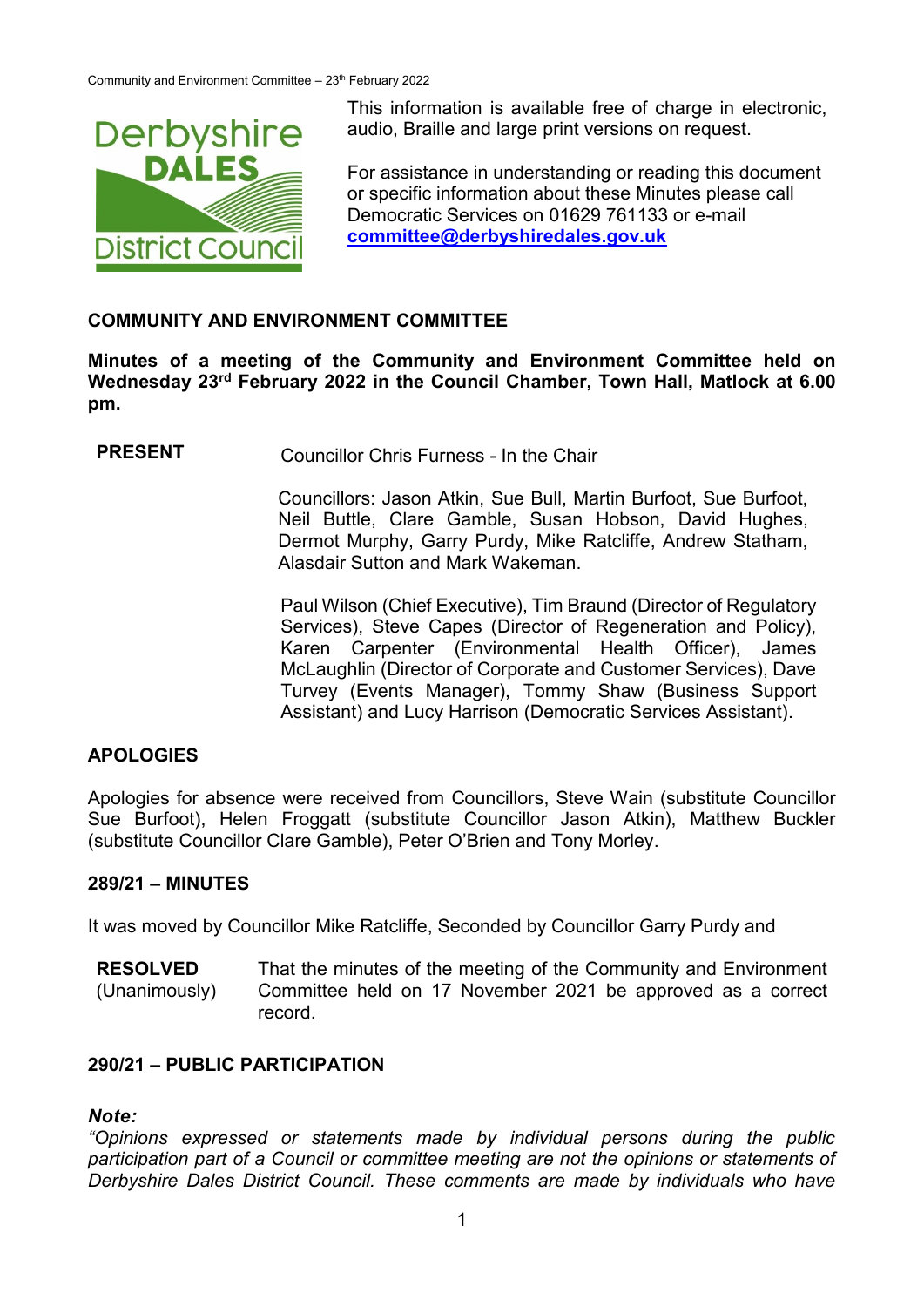Community and Environment Committee - 23th February 2022

*exercised the provisions of the Council's Constitution to address a specific meeting. The Council therefore accepts no liability for any defamatory remarks that are made during a meeting that are replicated on this document."*

The following questions and statements were submitted in writing:

### **LETTER from Mr Andrew Chadwick, Chair of Abney, Abney Grange, Highlow and Offerton Parish Meeting regarding Item 6; HER MAJESTY THE QUEEN'S PLATINUM JUBILEE**

*"Dear Members,*

*We were extremely disheartened to learn that Mr Purdy, leader of DDDC, has chosen to ignore all the Parish Meetings within the Derbyshire Dales when recommending who may apply for funding toward a community Platinum Jubilee celebration.*

*We would respectfully ask Members to include Parish Meetings as well as the 66 Parish Councils and 5 Town Councils in their considerations*

*Ours is a Parish of predominantly hill farmers and retirees and we are at a loss as to why our and other Parish Meetings should be excluded?*

*We ask that you ignore his recommendation and show impartiality across all residents in the Derbyshire Dales*

*Yours sincerely*

*Andrew Chadwick*

*Chair of Abney, Abney Grange, Highlow and Offerton Parish Meeting"*

### **STATEMENT AND QUESTIONS from Mr Peter Dobbs, Resident of Ashbourne, regarding Item 7; AIR QUALITY MANAGEMENT AREA, ASHBOURNE – UPDATING REPORT**

*"I welcome the completion of the apportionment exercise for the likely sources of NOx pollution on Buxton Road, Ashbourne. This would, however, appear to be the extent of progress in the formation of the AQAP for Ashbourne since the C&E Meeting in November.* 

*At that meeting Cllr Purdy offered to write to Councillor Barry Lewis, Councillor Kewal Singh Athwal and Chris Henning at DCC in order to express the urgency of addressing the air quality situation in Ashbourne.* 

*Qn 1.) Would it be possible to know if replies were received from all three and if there were, could those replies be made public?*

*I also note that the June 2021 Annual Status Report on air quality (which refers to 2020 data) has not yet been published and presented to this committee.* 

*Qn 2.) Could an indication be given as to when this might take place?"*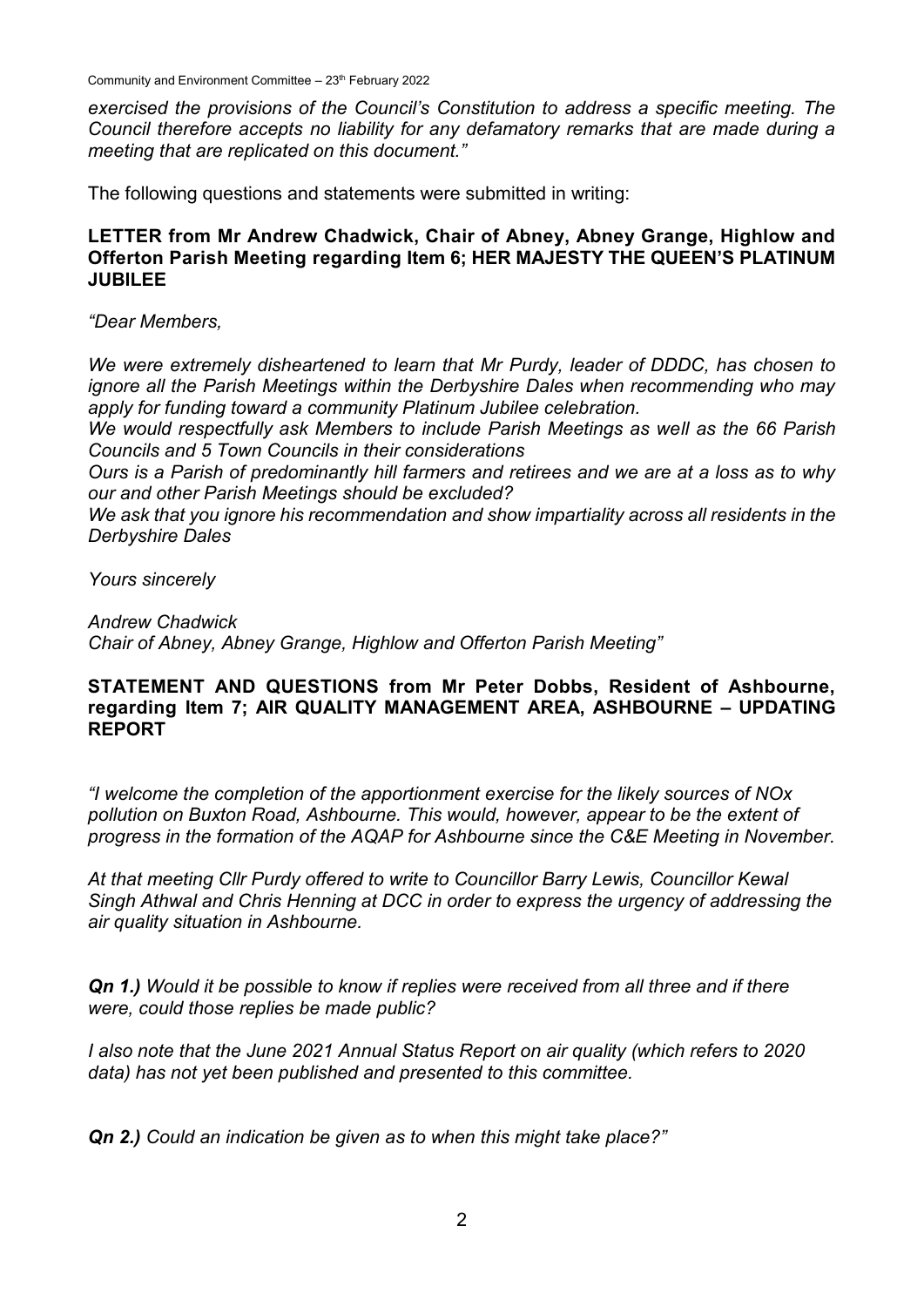### **RESPONSE:**

**1.) I have not received written responses to my letters but have been kept informed of progress of the proposed short list through County Council members'**

**2.) The 2021 Air Quality Annual Status Report has been published by the District Council and is available of the Council's website at:**

**[https://www.derbyshiredales.gov.uk/images/DerbyshireDales\\_ASR2021revFinalwith](https://www.derbyshiredales.gov.uk/images/DerbyshireDales_ASR2021revFinalwith_DPHendorcement.pdf) [\\_DPHendorcement.pdf](https://www.derbyshiredales.gov.uk/images/DerbyshireDales_ASR2021revFinalwith_DPHendorcement.pdf)**

**The Council's Constitution does not require the report to be submitted to Committee and any queries about its content should be sent to:**

**[envhealth@derbyshiredales.gov.uk](mailto:envhealth@derbyshiredales.gov.uk)**

#### **291/21 – INTERESTS**

Councillors Sue Bull, Jason Atkin, Mark Wakeman and Sue Burfoot declared personal interests in Item 6 – Her Majesty The Queen's Platinum Jubilee as they were members of the Town Councils named in the report.

### **292/21 – HER MAJESTY THE QUEENS PLATINUM JUBILEE**

The Chief Executive introduced a report outlining a proposal for the District Council to help local communities celebrate Her Majesty the Queen's Platinum Jubilee through support to local Town / Parish Councils.

In order to mark the Queen's historic 70 year reign, it had been proposed that Platinum Jubilee celebrations should take place throughout the UK and commonwealth as part of a year-long programme of events.

To facilitate this, the Department for Levelling Up, Housing and Communities encouraged organisations to work with their local communities to make sure that the momentous occasion would be marked fittingly. A series of national events were therefore to be encouraged and promoted, with local authorities requested to provide appropriate support and advice. The report therefore suggested that, rather than the District Council seeking to adopt a single unifying event of celebration for all communities, Town and Parish Councils would be best placed to determine an appropriate form of celebration in their area.

The report proposed that, to encourage and assist local communities in meeting the costs of local events, the District Council should award of a 'one-off' grant for town councils and parish councils, upon receipt of details of a platinum jubilee celebration in their area.

In light of concerns that events organised by Parish Meetings were not included in the proposals, the Chief Executive added a further recommendation proposing that any underspend in the Council's Local Projects Fund would be used to encourage and support applications from Parish Meetings for Platinum Jubilee Celebration events in their area.

Councillor Garry Purdy moved the recommendations set out in the report subject to the additional recommendation suggested by the Chief Executive. This was seconded by Councillor Susan Hobson and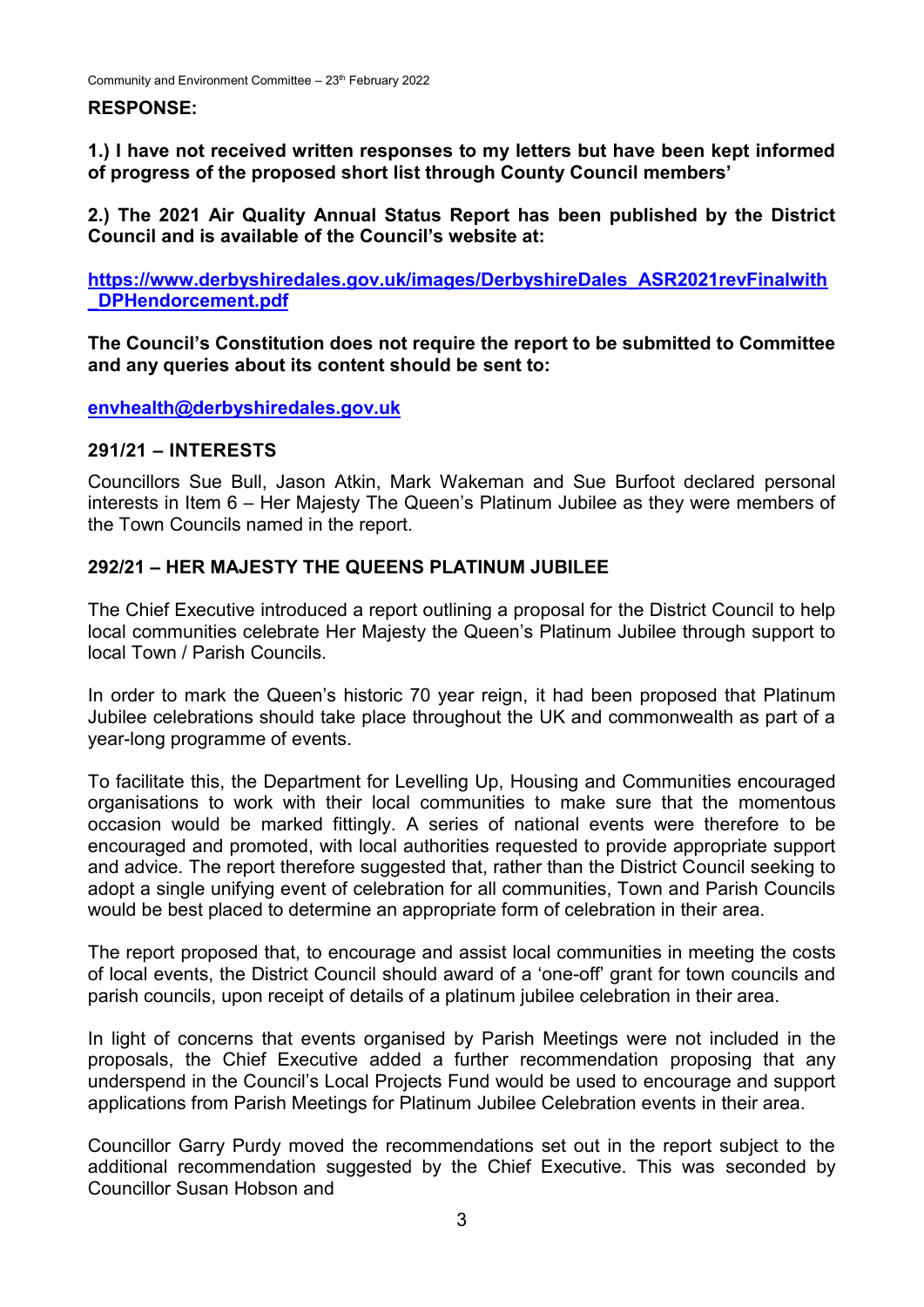- **RESOLVED** (unanimously) 1. That the Council approves a 'one-off' grant scheme to Town and Parish Councils to support the celebration of Her Majesty the Queen's Platinum Jubilee in accordance with the schedule outlined in Appendix 1.
	- 2. That, subject to the approval of recommendation 1, £38,000 required to fund the scheme be included in the proposed Revenue Budget for 2022/23, to be considered at Council on 3 March 2022.
	- 3. That any underspend in the Council's Local Projects Fund budget for 2021/22, be utilised to enhance the Platinum Jubilee Celebrations Fund and made available to enable members to encourage and support applications from Parish Meetings within their Wards up to a limit of £250 per Platinum Jubilee Celebration event.

The Chairman declared the motion CARRIED.

## **293/21 – AIR QUALITY MANAGEMENT AREA, ASHBOURNE – UPDATING REPORT**

The Director of Regulatory Services introduced a report updating members on the actions taken following the declaration of an Air Quality Management Area in Ashbourne at the meeting of this committee on 7 April 2021.

The report updated Members on the actions taken following the meeting on 7 April 2021. It was confirmed that Officers had contacted Derbyshire County Council's Transport team and had begun the process of progressing an action plan. It was agreed that they would follow the model used for the creation of other AQMA Action Plans in Derbyshire by producing a long list of possible options which would be evaluated to identify those that might be suitable for Ashbourne. It had also been agreed that representatives from Ashbourne Town Council and Ashbourne Town Team would be involved in developing the Action Plan.

Although not available when the agenda was published, the proposed shortlist of actions from Derbyshire County Council had been made available prior to the meeting.

It was moved by Councillor Mike Ratcliffe, seconded by Councillor Garry Purdy and

**RESOLVED** (unanimously) That the actions taken in progressing the AQMA action plan be noted.

The Chairman declared the motion CARRIED.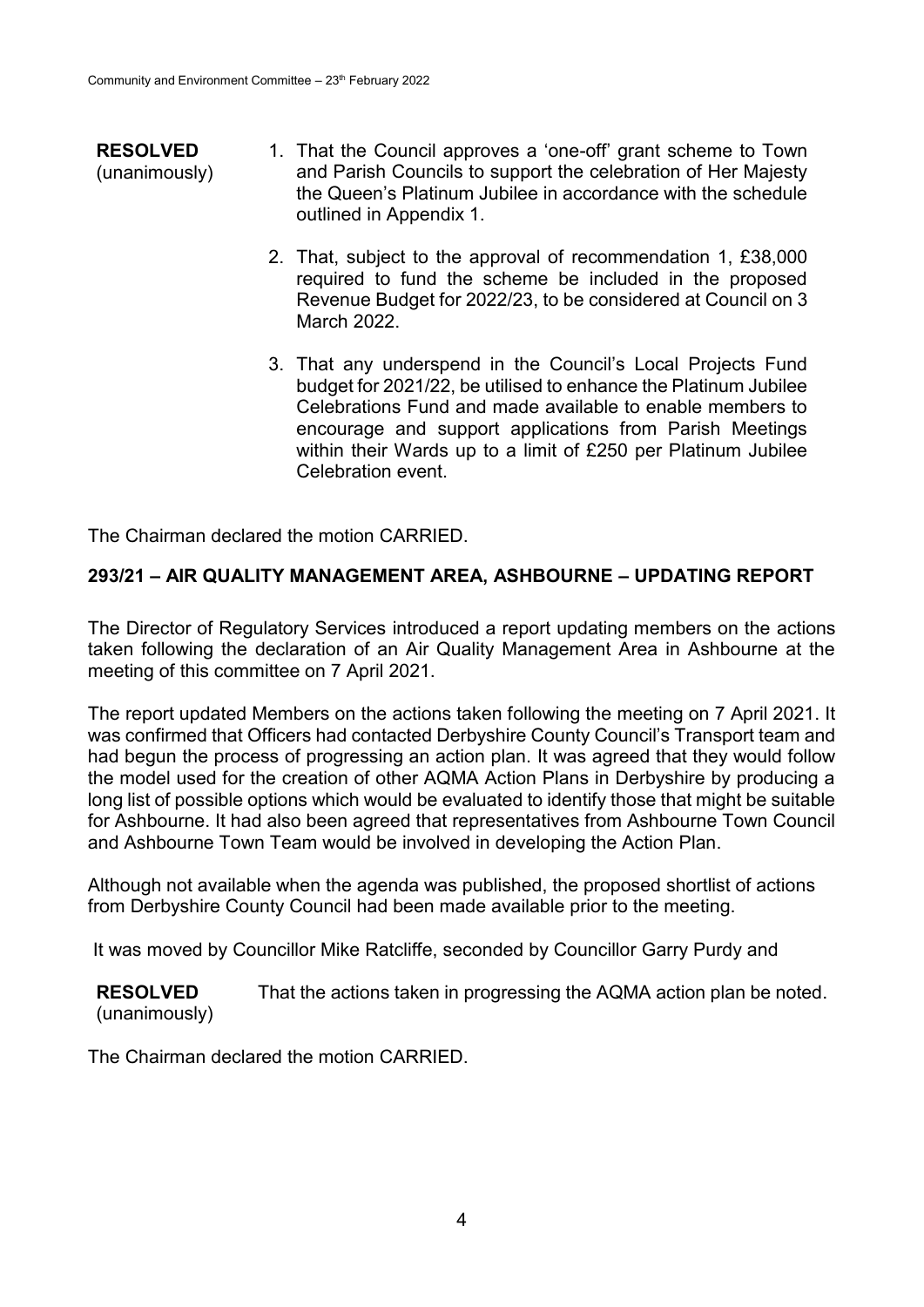#### **294/21 – DERBYSHIRE DALES ECONOMIC RECOVERY PLAN – LEVELLING UP FUND**

The Director of Regeneration and Policy introduced a report which sought approval for the proposed process and parameters for making a bid to Round 2 of the Government's Levelling up fund. These proposals were detailed in the context of the approved Economic Recovery Plan for the Derbyshire Dales.

The report detailed the priorities included in the Economic Recovery Plan adopted by Council in November 2020. Further to this adoption, in April 2021 Council gave approval to prepare a District Council bid to the Levelling Up Fund (LUF) round 2, for a "coherent, strategic package of capital schemes to regenerate Derbyshire Dales market towns". Further to this, Members noted that to prepare Green Book compliant business cases, work must be undertaken to develop bid-ready schemes with officer time, technical consultancy and other costs expended 'at risk'. The report explained that with the completion of (most) COVID business grant programmes in autumn 2021, capacity had finally become available to progress this important work.

The report gave more information regarding the timescales involved in the LUF round 2 bidding process. The bid considerations were also detailed, including the requirement got infrastructure with a visible impact and the three themes in round one (which were expected to be broadly similar in round two): town centre, regeneration, transport, and culture. The report stated that schemes were required to complete spend by March 2025, and that a further requirement was considered likely to spend starting in 2022/23. The report also explained that to have a chance of success, a LUF bid would need MP and County Council support. Evidence of stakeholder support was also considered vital, but the former two were pre-requisites.

As part of this process the Director of Regeneration and Policy had written to Ashbourne, Bakewell, Matlock and Wirksworth town councils on 18 November 2021 to seek to establish realistic interest in the District Councils LUF bid. Proposals were received and acknowledged from Matlock Community Vision and Ashbourne Town Team.

The report detailed the focuses of the two proposals. The Matlock proposals were anchored on the existing 'western gateway' Bakewell Road regeneration scheme. Ashbourne's proposals included multiple projects. Although at the time of this report all were less advanced than the Matlock former market hall regeneration scheme, each project had much to commend, and it was proposed that they could potentially be worked up into a sound coherent strategic case. Site visits had taken place to both Ashbourne and Matlock on 1<sup>st</sup> February 2022. It was concluded that for the time being, the District Council should continue to develop Levelling Up infrastructure projects in both Ashbourne and Matlock. The final decision on which project(s) to submit for LUF round 2 should not be made until further project development has taken place.

It was moved by Councillor Garry Purdy, seconded by Councillor Jason Atkin and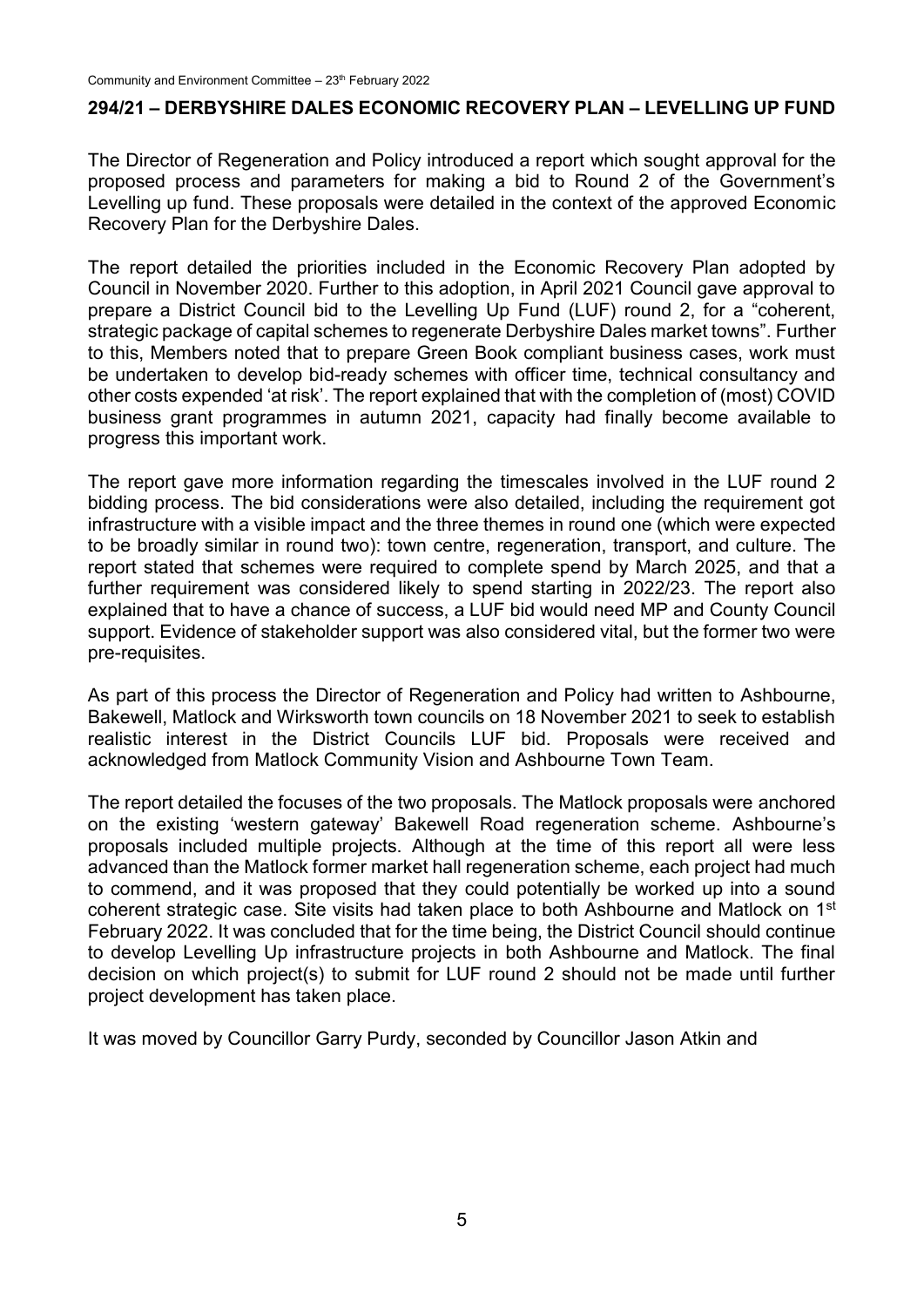- **RESOLVED** (unanimously) 1. That the Levelling Up infrastructure projects in Ashbourne and Matlock be developed, working with both Ashbourne Town Team and Matlock Community Vision, subject to Round 2 guidance and timescales being announced.
	- 2. That final decision on which project(s) to submit for Levelling Up Fund round 2 be made when further development has taken place.
	- 3. That if a package does not go forward to Levelling Up Fund round 2 (or does go forward but is not awarded Levelling Up Fund funding by the government), the Council will support putting it to appropriate future Government infrastructure funds.
	- 4. That the receipt of £125,000 capacity funding be noted.
	- 5. That the expenditure and procurement of consultants as exercised by Urgent Decision be noted.
	- 6. The expenditure of up to £300,000 and its funding from Capacity Grant (£125,000) and the Economic Development Reserve (£175,000) be referred to Council for approval (as part of the revenue budget to be considered at Council on 3 March 2022).
	- 7. That the likely involvement of various council departments be noted.
	- 8. That the proposed project governance arrangements be approved.

The Chairman declared the motion CARRIED.

### **295/21** – **D2N2 BUSINESS GROWTH HUB** – **FUNDING EXTENSION TO JUNE 2023**

The Director of Regeneration and Policy introduced a report outlining the plans to extend the Derbyshire Dales Business Advice service to June 2023.The report detailed that in 2016, support had been secured to deliver additional business support services within the district. ERDF funding had been delivered as part of the D2N2 Growth Hub allowing Derbyshire Dales Business Advice into a full time / five day a week advice service. This was funded 50:50 by the District Council and ERDF. The enhanced local service had been delivered by the Council's experienced Derbyshire Dales Business Advisor based within the Council's Economic Development Team.

The report addressed the proposals by the core Growth Hub which were submitted in autumn 2021. Following this, partners had been advised on 21st December 2021 by the Department for Levelling Up, Housing and Communities that an extension of ERDF funding had been agreed, this would enable the Growth Hub to provide its current services, including enhanced local provision in those districts partnering in the scheme, until June 2023. The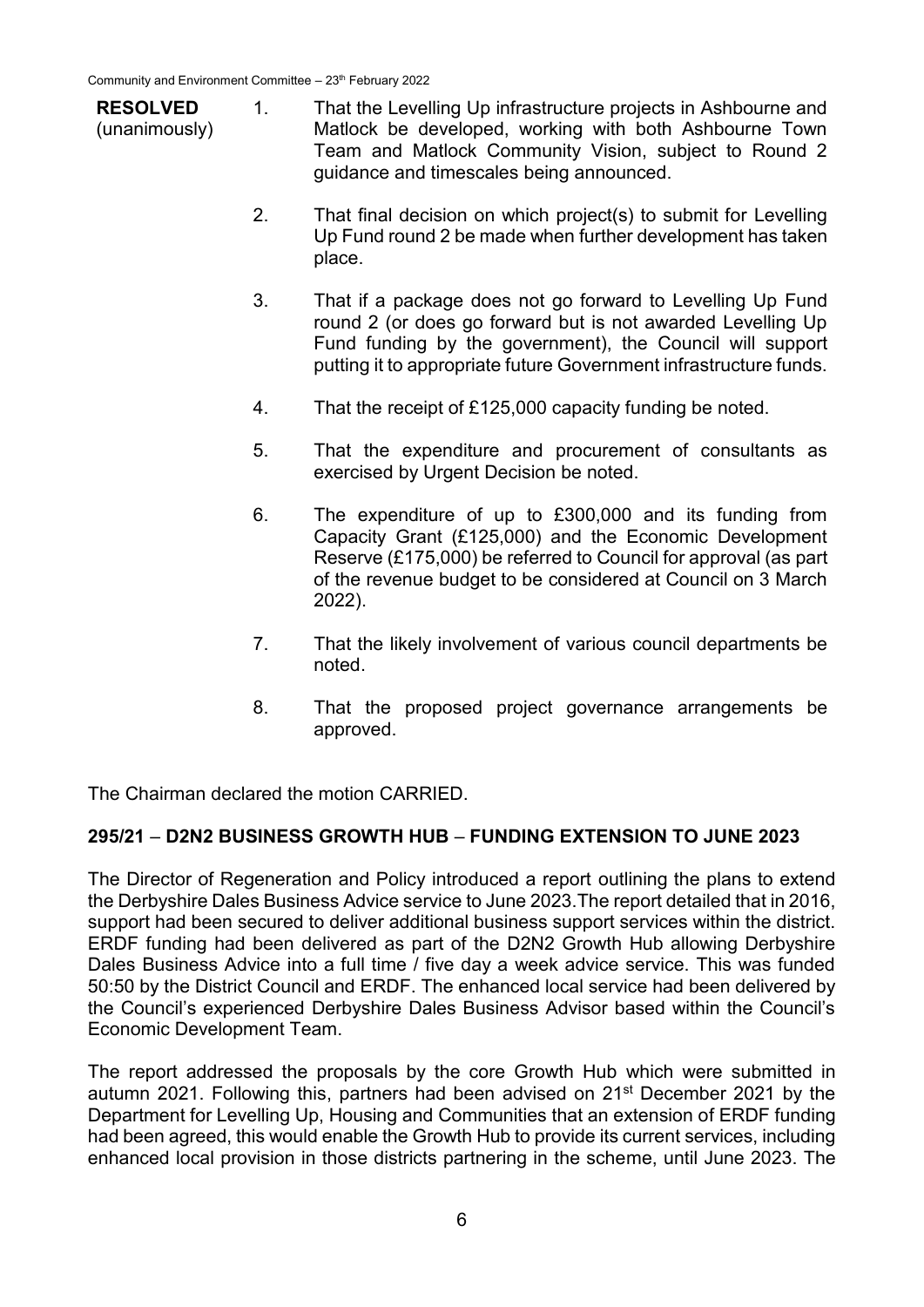Community and Environment Committee - 23th February 2022

report noted this extension as beneficial due to the continuing demand for business advice and support within the Derbyshire Dales.

It was detailed in the report that funding provision would be made within the District Council's approved Economic Development Reserve as part of the budget setting process for 2022/23.

It was moved by Councillor Jason Atkin, seconded by Councillor Michael Ratcliffe and

- **RESOLVED** (unanimously) 1. That the work of the Derbyshire Dales Business Advice service and extension of European Regional Development Fund support for the D2N2 Growth Hub to 30 June 2023 be noted.
	- 2. That an increase of £34,063.50 in the Council's match funding contribution to extend full time, locally delivered business support services from 1<sup>st</sup> April 2022 for a further 15 months be approved, utilising funding from the Economic Development Reserve, and extending the Derbyshire Dales Business Advisor post accordingly.
	- 3. That, additional spending of £34,063.50 and its funding from the Economic Development Reserve be referred to Council for approval (as part of the Revenue Budget report).

The Chairman declared the motion CARRIED.

# **296/21 – UK SHARED PROSPERITY FUND**

The Director of Regeneration and Policy introduced a report which sought agreement on the District Council's investment priorities for the Government's UK Shared Prosperity Fund.

The report detailed the intentions of The UK Shared Prosperity Fund to replace EU funds (from which the Derbyshire Dales had continued to benefit). The intentions of this being to provide £2.6 billion of funding for investment over the three years to March 2025, sitting alongside the Levelling Up Fund. The report explained that in order to access the UK Shared Prosperity Fund (UKSPF), each local authority must develop and agree an investment plan.

The report mentioned the District Council's adoption of an Economic Recovery Plan for 2020-2023 in anticipation of the UK Shared Prosperity Fund. Additionally, the Council's approval of a Rural Economy Position statement, the contents of which set out its priorities for what new funding and funders should focus on for the Derbyshire Dales. The report recommended that the Economic Recovery Plan and the Rural Economy Position Statement, supported by the Economic plan 2019-2033, should form the basis of the Derbyshire Dales Investment Plan for UKSPF, with the intentions for this to be submitted later in 2022.

It was moved by Councillor Garry Purdy, seconded by Councillor Susan Hobson and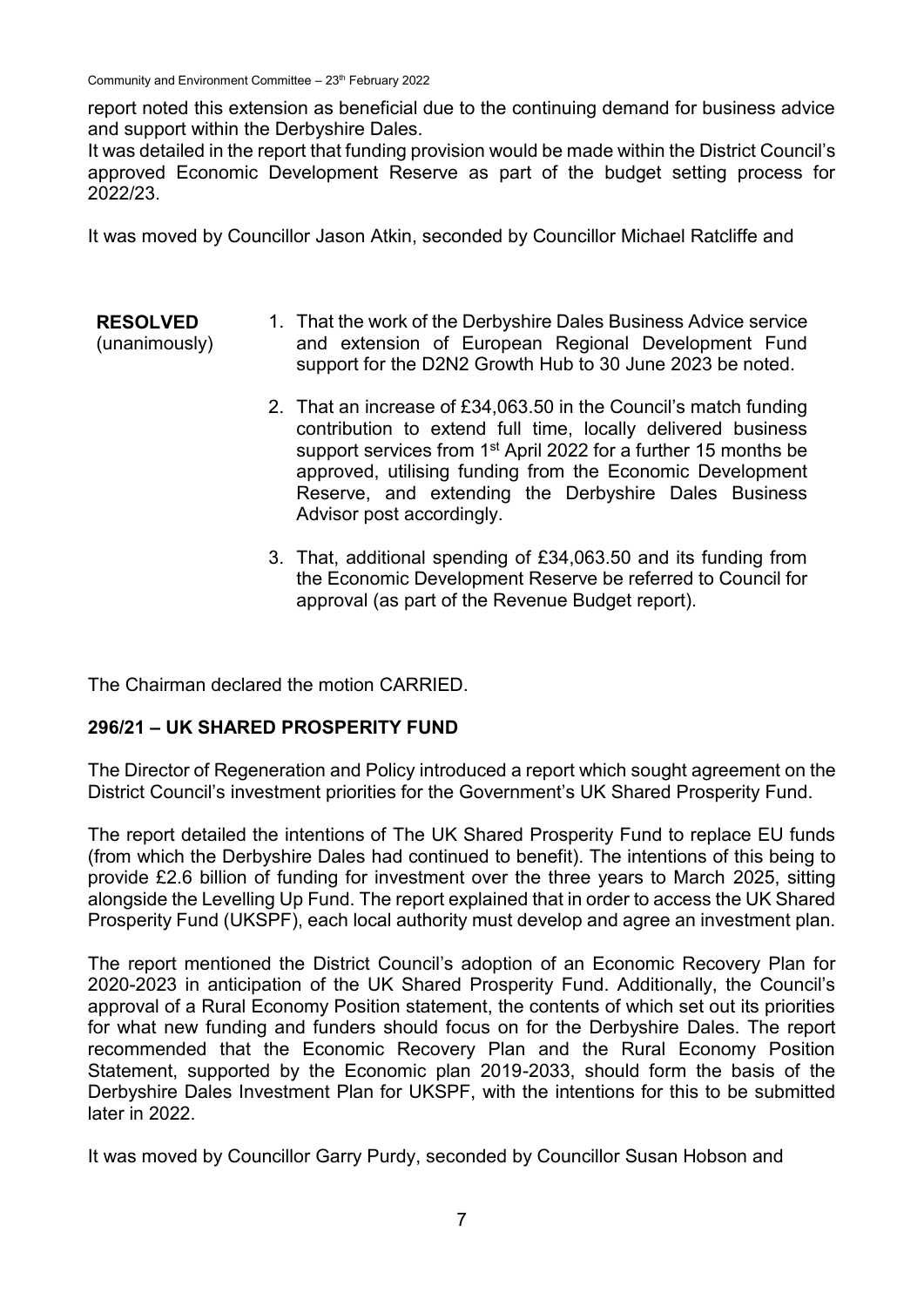- **RESOLVED** (unanimously) 1. That the UK Shared Prosperity Fund pre-launch guidance and indicative timescales be noted.
	- 2. That the Derbyshire Dales Investment Plan priorities be drawn from the approved Economic Recovery Plan 2020-2033, the Rural Economy Position Statement approved in November 2020, supported by the Economic Plan 2019-2033.
	- 3. That engagement takes place with local partners to draft an Investment Plan for future consideration and agreement.

The Chairman declared the motion CARRIED.

### **297/21** – **MATLOCK BATH ILLUMINATIONS REVIEW**

The Events Manager introduced a report detailing the outturn of the 2021 event and seeking agreement for the general format of the 2022 event.

The report stated that the 2021 event had operated slightly differently to previous years due to the ongoing pandemic. Detailed in the report was the decision made by this council in February 2020 to reinvest £14,500 into the illuminations. It was noted that this investment had been used in the second phase of upgrading the lights for the event which improved the energy consumption levels. This completed the upgrade of all old lighting at the event, which were replaced by new, more environmentally friendly lights. The reduction in firework nights also had a positive impact on the environment in terms of both noise and debris.

It was noted that in 2021 attendance surpassed expectation, taking into account the pandemic and reduced capacity to 4000 per night. In 2021, attendance was 53,620 up on 2019 which saw 41,155 ticketed visitors to the event. The 2021 opening night saw the second highest opening night attendance since the District Council took over the event 37 years ago. The reported income and expenditure attributed to Matlock Bath Illuminations 2021 event showed a surplus of £80,297, against a budgeted surplus of £42,628. The final Actual Net Income for the 2021 season was £73,831, £31,199 more than budgeted.

It was moved by Councillor Mark Wakeman, seconded by Councillor Andrew Statham and